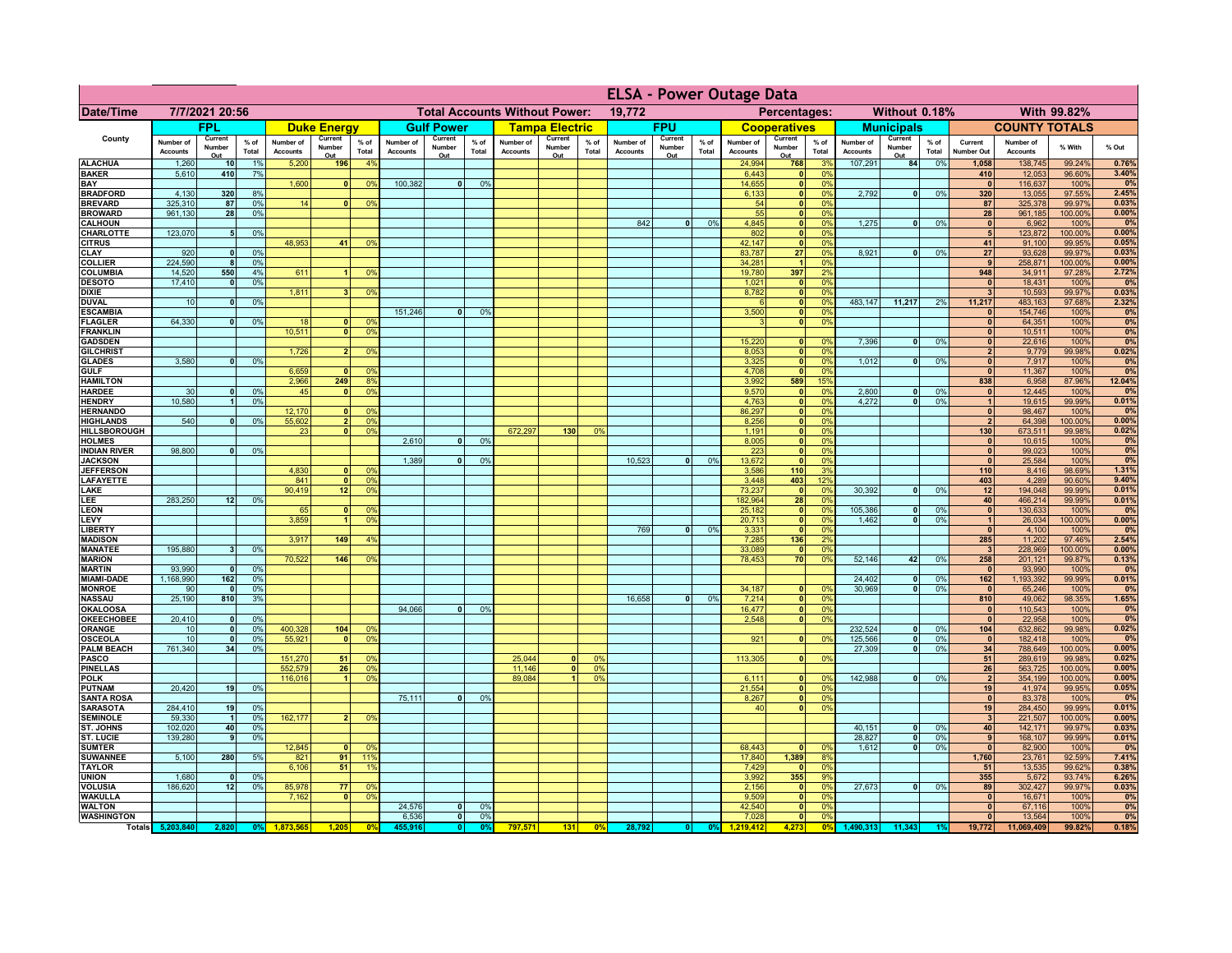## 7/7/2021 8:57 PM ELSA

| <b>Power Provider</b>                              | <b>County</b>     | <b>Number of Customers</b> | <b>Current Number Out</b> | <b>Outage Percentage</b> | <b>Estimated Restore Time</b> |
|----------------------------------------------------|-------------------|----------------------------|---------------------------|--------------------------|-------------------------------|
| Jacksonville (JEA)                                 | <b>DUVAL</b>      | 464,250                    | 11,217                    | 2.42%                    | <b>TBD</b>                    |
| Suwannee Valley Electric Cooperative, Inc.         | SUWANNEE          | 17,830                     | 1,389                     | 7.79%                    | 24                            |
| Florida Power and Light Company                    | NASSAU            | 25,190                     | 810                       | 3.22%                    | <b>TBD</b>                    |
|                                                    |                   |                            |                           |                          |                               |
| Clay Electric Cooperative                          | <b>ALACHUA</b>    | 24,059                     | 768                       | 3.19%                    | 24                            |
| Suwannee Valley Electric Cooperative, Inc.         | <b>HAMILTON</b>   | 3,992                      | 589                       | 14.75%                   | 24                            |
| Florida Power and Light Company                    | COLUMBIA          | 14,520                     | 550                       | 3.79%                    | TBD                           |
| Florida Power and Light Company                    | <b>BAKER</b>      | 5,610                      | 410                       | 7.31%                    | <b>TBD</b>                    |
| Suwannee Valley Electric Cooperative, Inc.         | LAFAYETTE         | 3,391                      | 403                       | 11.88%                   | 24                            |
| Clay Electric Cooperative                          | <b>UNION</b>      | 3,992                      | 355                       | 8.89%                    | 24                            |
| Florida Power and Light Company                    | <b>BRADFORD</b>   | 4,130                      | 320                       | 7.75%                    | TBD                           |
| Clay Electric Cooperative                          | <b>COLUMBIA</b>   | 17,751                     | 316                       | 1.78%                    | 24                            |
| Florida Power and Light Company                    | SUWANNEE          | 5,100                      | 280                       | 5.49%                    | TBD                           |
|                                                    |                   |                            |                           |                          |                               |
| <b>Duke Energy</b>                                 | <b>HAMILTON</b>   | 2,966                      | 249                       | 8.40%                    | <b>TBD</b>                    |
| Duke Energy                                        | <b>ALACHUA</b>    | 5,200                      | 196                       | 3.77%                    | TBD                           |
| Florida Power and Light Company                    | MIAMI-DADE        | 1,168,990                  | 162                       | 0.01%                    | <b>TBD</b>                    |
| Duke Energy                                        | <b>MADISON</b>    | 3,917                      | 149                       | 3.80%                    | TBD                           |
| <b>Duke Energy</b>                                 | <b>MARION</b>     | 70,522                     | 146                       | 0.21%                    | <b>TBD</b>                    |
| <b>Tri-County Electric Cooperative</b>             | <b>MADISON</b>    | 7,285                      | 136                       | 1.87%                    | 24                            |
| Tampa Electric Company                             | HILLSBOROUGH      | 672,297                    | 130                       | 0.02%                    | $24$                          |
| Tri-County Electric Cooperative                    | <b>JEFFERSON</b>  | 3,586                      | 110                       | 3.07%                    | 24                            |
| Duke Energy                                        | ORANGE            | 400,328                    | 104                       | 0.03%                    | <b>TBD</b>                    |
|                                                    |                   |                            |                           |                          |                               |
| Duke Energy                                        | SUWANNEE          | 821                        | 91                        | 11.08%                   | TBD                           |
| Florida Power and Light Company                    | <b>BREVARD</b>    | 325,310                    | 87                        | 0.03%                    | <b>TBD</b>                    |
| Gainesville (Gainesville Regional Utilities - GRU) | <b>ALACHUA</b>    | 100,600                    | 84                        | 0.08%                    | <b>TBD</b>                    |
| Suwannee Valley Electric Cooperative, Inc.         | <b>COLUMBIA</b>   | 2,029                      | 81                        | 3.99%                    | 24                            |
| Duke Energy                                        | VOLUSIA           | 85,978                     | 77                        | 0.09%                    | <b>TBD</b>                    |
| Clay Electric Cooperative                          | <b>MARION</b>     | 16,459                     | 70                        | 0.43%                    | <b>TBD</b>                    |
| Duke Energy                                        | PASCO             | 151,270                    | 51                        | 0.03%                    | TBD                           |
| Duke Energy                                        | <b>TAYLOR</b>     | 6,106                      | 51                        | 0.84%                    | <b>TBD</b>                    |
|                                                    |                   |                            |                           |                          | TBD                           |
| Ocala (Ocala Electric Utility)                     | <b>MARION</b>     | 52,146                     | 42                        | 0.08%                    |                               |
| Duke Energy                                        | <b>CITRUS</b>     | 48,953                     | 41                        | 0.08%                    | <b>TBD</b>                    |
| Florida Power and Light Company                    | ST. JOHNS         | 102,020                    | 40                        | 0.04%                    | TBD                           |
| Florida Power and Light Company                    | <b>PALM BEACH</b> | 761,340                    | 34                        | 0.00%                    | <b>TBD</b>                    |
| Florida Power and Light Company                    | <b>BROWARD</b>    | 961,130                    | 28                        | 0.00%                    | TBD                           |
| Lee County Electric Cooperative                    | <b>LEE</b>        | 182,964                    | 28                        | 0.02%                    | <b>TBD</b>                    |
| Clay Electric Cooperative                          | <b>CLAY</b>       | 83,787                     | 27                        | 0.03%                    | 24                            |
| <b>Duke Energy</b>                                 | <b>PINELLAS</b>   | 552,579                    | 26                        | 0.00%                    | <b>TBD</b>                    |
| Florida Power and Light Company                    | PUTNAM            | 20,420                     | 19                        | 0.09%                    | TBD                           |
|                                                    |                   |                            |                           |                          |                               |
| Florida Power and Light Company                    | SARASOTA          | 284,410                    | 19                        | 0.01%                    | <b>TBD</b>                    |
| Duke Energy                                        | LAKE              | 90,419                     | 12                        | 0.01%                    | TBD                           |
| Florida Power and Light Company                    | <b>LEE</b>        | 283,250                    | 12                        | 0.00%                    | <b>TBD</b>                    |
| Florida Power and Light Company                    | VOLUSIA           | 186,620                    | 12                        | 0.01%                    | TBD                           |
| Florida Power and Light Company                    | <b>ALACHUA</b>    | 1,260                      | 10                        | 0.79%                    | <b>TBD</b>                    |
| Florida Power and Light Company                    | ST. LUCIE         | 139,280                    | 9                         | 0.01%                    | TBD                           |
| Florida Power and Light Company                    | <b>COLLIER</b>    | 224,590                    | 8                         | 0.00%                    | <b>TBD</b>                    |
| Florida Power and Light Company                    | CHARLOTTE         | 123,070                    | 5                         | 0.00%                    | TBD                           |
| Duke Energy                                        | <b>DIXIE</b>      | 1,811                      | $\overline{\mathbf{3}}$   | 0.17%                    | <b>TBD</b>                    |
|                                                    |                   |                            |                           |                          |                               |
| Florida Power and Light Company                    | MANATEE           | 195,880                    | 3                         | 0.00%                    | TBD                           |
| <b>Duke Energy</b>                                 | <b>GILCHRIST</b>  | 1,726                      | $\overline{2}$            | 0.12%                    | <b>TBD</b>                    |
| Duke Energy                                        | <b>HIGHLANDS</b>  | 55,602                     | $\overline{2}$            | 0.00%                    | <b>TBD</b>                    |
| <b>Duke Energy</b>                                 | SEMINOLE          | 162,177                    | $\overline{2}$            | 0.00%                    | <b>TBD</b>                    |
| Lee County Electric Cooperative                    | <b>COLLIER</b>    | 34,281                     | $\mathbf 1$               | 0.00%                    | TBD                           |
| <b>Duke Energy</b>                                 | <b>COLUMBIA</b>   | 611                        | $\,1\,$                   | 0.16%                    | <b>TBD</b>                    |
| Florida Power and Light Company                    | <b>HENDRY</b>     | 10,580                     | $\mathbf 1$               | 0.01%                    | <b>TBD</b>                    |
| Duke Energy                                        | LEVY              | 3,859                      | $\mathbf 1$               | 0.03%                    | <b>TBD</b>                    |
|                                                    | <b>POLK</b>       |                            | $\mathbf{1}$              | 0.00%                    |                               |
| Duke Energy                                        |                   | 116,016                    |                           |                          | TBD                           |
| <b>Tampa Electric Company</b>                      | <b>POLK</b>       | 89,084                     | $\,1$                     | 0.00%                    | $24$                          |
| Florida Power and Light Company                    | SEMINOLE          | 59,330                     | $\mathbf 1$               | 0.00%                    | TBD                           |
| Central Florida Electric Cooperative               | <b>ALACHUA</b>    | 935                        | $\pmb{0}$                 | 0.00%                    | 24                            |
| City of Alachua                                    | <b>ALACHUA</b>    | 4,506                      | 0                         | 0.00%                    | TBD                           |
| City of Newberry                                   | <b>ALACHUA</b>    | 2,185                      | $\pmb{0}$                 | 0.00%                    | <b>TBD</b>                    |
| Clay Electric Cooperative                          | <b>BAKER</b>      | 2,765                      | 0                         | 0.00%                    | 24                            |
| Okefenoke Rural Electric Membership Corporation    | <b>BAKER</b>      | 3,678                      | $\pmb{0}$                 | 0.00%                    | 24                            |
|                                                    |                   |                            | 0                         |                          |                               |
| Duke Energy                                        | BAY               | 1,600                      |                           | 0.00%                    | TBD                           |
| Gulf Coast Electric Cooperative, Inc.              | BAY               | 14,655                     | $\pmb{0}$                 | 0.00%                    | <b>TBD</b>                    |
| <b>Gulf Power Company</b>                          | BAY               | 100,382                    | 0                         | 0.00%                    | Restored                      |
| City of Starke                                     | <b>BRADFORD</b>   | 2,792                      | $\pmb{0}$                 | 0.00%                    | TBD                           |
| Clay Electric Cooperative                          | <b>BRADFORD</b>   | 6,133                      | 0                         | 0.00%                    | TBD                           |
| Duke Energy                                        | <b>BREVARD</b>    | 14                         | $\mathbf 0$               | 0.00%                    | <b>TBD</b>                    |
| Peace River Electric Cooperative, Inc.             | <b>BREVARD</b>    | 54                         | 0                         | 0.00%                    | TBD                           |
| Lee County Electric Cooperative                    | <b>BROWARD</b>    | 55                         | $\pmb{0}$                 | 0.00%                    | <b>TBD</b>                    |
| City of Blountstown                                | CALHOUN           | 1,275                      | 0                         | 0.00%                    | TBD                           |
|                                                    |                   |                            |                           |                          |                               |
| Florida Public Utilities Corporation               | CALHOUN           | 842                        | $\mathsf{O}\xspace$       | 0.00%                    | Restored                      |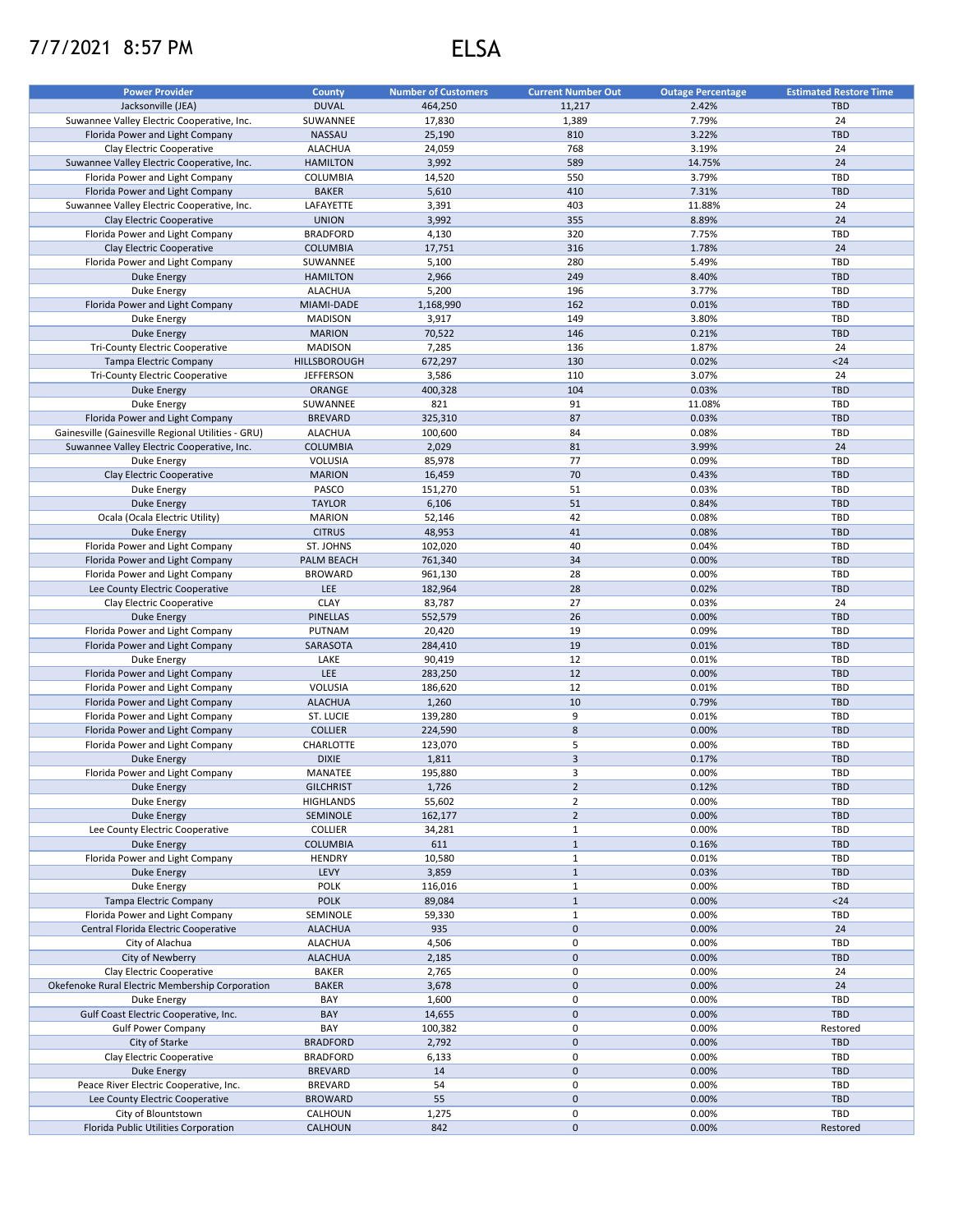## 7/7/2021 8:57 PM ELSA

| Gulf Coast Electric Cooperative, Inc.                                     | CALHOUN                | 2,013        | 0            | 0.00%          | TBD        |
|---------------------------------------------------------------------------|------------------------|--------------|--------------|----------------|------------|
|                                                                           |                        |              |              |                |            |
| West Florida Electric Cooperative, Inc.                                   | CALHOUN                | 2,832        | $\mathbf 0$  | 0.00%          | <b>TBD</b> |
| Lee County Electric Cooperative                                           | CHARLOTTE              | 802          | 0            | 0.00%          | TBD        |
| Sumter Electric Cooperative, Inc.                                         | <b>CITRUS</b>          | 15,647       | $\mathbf{0}$ | 0.00%          | <b>TBD</b> |
| Withlacoochee River Electric Cooperative, Inc.                            | <b>CITRUS</b>          | 26,500       | 0            | 0.00%          | TBD        |
|                                                                           |                        |              |              |                |            |
| Florida Power and Light Company                                           | <b>CLAY</b>            | 920          | $\mathbf 0$  | 0.00%          | <b>TBD</b> |
| Green Cove Springs Electric                                               | <b>CLAY</b>            | 4,041        | 0            | 0.00%          | TBD        |
| Jacksonville (JEA)                                                        | <b>CLAY</b>            | 4,880        | $\pmb{0}$    | 0.00%          | <b>TBD</b> |
| Florida Power and Light Company                                           | <b>DESOTO</b>          | 17,410       | 0            | 0.00%          | TBD        |
|                                                                           |                        |              |              |                |            |
| Peace River Electric Cooperative, Inc.                                    | <b>DESOTO</b>          | 1,021        | $\pmb{0}$    | 0.00%          | <b>TBD</b> |
| Central Florida Electric Cooperative                                      | <b>DIXIE</b>           | 8,143        | 0            | 0.00%          | 24         |
| <b>Tri-County Electric Cooperative</b>                                    | <b>DIXIE</b>           | 639          | $\pmb{0}$    | 0.00%          | 24         |
| Clay Electric Cooperative                                                 | <b>DUVAL</b>           | 6            | 0            | 0.00%          | TBD        |
|                                                                           |                        |              |              |                |            |
| Florida Power and Light Company                                           | <b>DUVAL</b>           | 10           | $\pmb{0}$    | 0.00%          | <b>TBD</b> |
| Jacksonville Beach (Beaches Energy Services)                              | <b>DUVAL</b>           | 18,897       | 0            | 0.00%          | TBD        |
| Escambia River Electric Cooperative, Inc.                                 | <b>ESCAMBIA</b>        | 3,500        | $\pmb{0}$    | 0.00%          | <b>TBD</b> |
| <b>Gulf Power Company</b>                                                 | <b>ESCAMBIA</b>        | 151,246      | 0            | 0.00%          | Restored   |
|                                                                           |                        |              |              |                |            |
| Clay Electric Cooperative                                                 | <b>FLAGLER</b>         | 3            | $\pmb{0}$    | 0.00%          | <b>TBD</b> |
| Duke Energy                                                               | <b>FLAGLER</b>         | 18           | 0            | 0.00%          | TBD        |
| Florida Power and Light Company                                           | <b>FLAGLER</b>         | 64,330       | $\pmb{0}$    | 0.00%          | <b>TBD</b> |
|                                                                           |                        |              |              |                |            |
| Duke Energy                                                               | <b>FRANKLIN</b>        | 10,511       | 0            | 0.00%          | TBD        |
| Chattahoochee Electric                                                    | <b>GADSDEN</b>         | 1,173        | $\pmb{0}$    | 0.00%          | <b>TBD</b> |
| City of Havana                                                            | GADSDEN                | 1,455        | $\pmb{0}$    | 0.00%          | TBD        |
|                                                                           |                        |              |              |                |            |
| City of Quincy                                                            | <b>GADSDEN</b>         | 4,768        | $\mathbf 0$  | 0.00%          | <b>TBD</b> |
| Talquin Electric Cooperative, Inc.                                        | GADSDEN                | 15,220       | 0            | 0.00%          | <b>TBD</b> |
| Central Florida Electric Cooperative                                      | <b>GILCHRIST</b>       | 8,048        | $\mathbf 0$  | 0.00%          | 24         |
| Clay Electric Cooperative                                                 |                        | 5            | 0            | 0.00%          | TBD        |
|                                                                           | <b>GILCHRIST</b>       |              |              |                |            |
| City of Moore Haven                                                       | <b>GLADES</b>          | 1,012        | $\mathbf 0$  | 0.00%          | <b>TBD</b> |
| Florida Power and Light Company                                           | <b>GLADES</b>          | 3,580        | 0            | 0.00%          | TBD        |
| Glades Electric Cooperative, Inc.                                         | <b>GLADES</b>          | 3,325        | $\pmb{0}$    | 0.00%          | <b>TBD</b> |
|                                                                           |                        |              |              |                |            |
| Duke Energy                                                               | <b>GULF</b>            | 6,659        | 0            | 0.00%          | TBD        |
| Gulf Coast Electric Cooperative, Inc.                                     | <b>GULF</b>            | 4,708        | $\pmb{0}$    | 0.00%          | <b>TBD</b> |
| City of Wauchula                                                          | HARDEE                 | 2,800        | 0            | 0.00%          | TBD        |
|                                                                           |                        |              |              |                |            |
| <b>Duke Energy</b>                                                        | <b>HARDEE</b>          | 45           | $\pmb{0}$    | 0.00%          | <b>TBD</b> |
| Florida Power and Light Company                                           | HARDEE                 | 30           | 0            | 0.00%          | TBD        |
| Glades Electric Cooperative, Inc.                                         | <b>HARDEE</b>          | $\pmb{0}$    | $\pmb{0}$    |                | <b>TBD</b> |
| Peace River Electric Cooperative, Inc.                                    | HARDEE                 | 9,570        | 0            | 0.00%          | TBD        |
|                                                                           |                        |              |              |                |            |
| City of Clewiston                                                         | <b>HENDRY</b>          | 4,272        | $\pmb{0}$    | 0.00%          | <b>TBD</b> |
| Glades Electric Cooperative, Inc.                                         | <b>HENDRY</b>          | 4,009        | 0            | 0.00%          | TBD        |
| Lee County Electric Cooperative                                           | <b>HENDRY</b>          | 754          | $\pmb{0}$    | 0.00%          | <b>TBD</b> |
|                                                                           |                        |              |              |                |            |
| Duke Energy                                                               | HERNANDO               | 12,170       | 0            | 0.00%          | TBD        |
| Sumter Electric Cooperative, Inc.                                         | <b>HERNANDO</b>        | 191          | $\pmb{0}$    | 0.00%          | <b>TBD</b> |
| Withlacoochee River Electric Cooperative, Inc.                            | <b>HERNANDO</b>        | 86,106       | 0            | 0.00%          | 24         |
|                                                                           |                        | 540          | $\pmb{0}$    | 0.00%          | <b>TBD</b> |
| Florida Power and Light Company                                           | <b>HIGHLANDS</b>       |              |              |                |            |
| Glades Electric Cooperative, Inc.                                         | <b>HIGHLANDS</b>       | 7,945        | $\pmb{0}$    | 0.00%          | TBD        |
| Peace River Electric Cooperative, Inc.                                    | <b>HIGHLANDS</b>       | 311          | $\pmb{0}$    | 0.00%          | <b>TBD</b> |
| Duke Energy                                                               | HILLSBOROUGH           | 23           | 0            | 0.00%          | TBD        |
|                                                                           |                        |              |              |                |            |
| Peace River Electric Cooperative, Inc.                                    | HILLSBOROUGH           | 1,191        | $\pmb{0}$    | 0.00%          | <b>TBD</b> |
| Choctawhatchee Electric Cooperative                                       | <b>HOLMES</b>          | 321          | $\mathbf 0$  |                |            |
| <b>Gulf Power Company</b>                                                 | <b>HOLMES</b>          |              |              | 0.00%          | TBD        |
|                                                                           |                        |              |              |                |            |
|                                                                           |                        | 2,610        | $\pmb{0}$    | 0.00%          | Restored   |
| West Florida Electric Cooperative, Inc.                                   | <b>HOLMES</b>          | 7,684        | 0            | 0.00%          | TBD        |
| City of Vero Beach                                                        | <b>INDIAN RIVER</b>    | $\mathbf{0}$ | $\mathbf 0$  |                | <b>TBD</b> |
|                                                                           |                        |              |              |                |            |
| Florida Power and Light Company                                           | <b>INDIAN RIVER</b>    | 98,800       | 0            | 0.00%          | TBD        |
| Peace River Electric Cooperative, Inc.                                    | <b>INDIAN RIVER</b>    | 223          | $\mathbf 0$  | 0.00%          | <b>TBD</b> |
| Florida Public Utilities Corporation                                      | <b>JACKSON</b>         | 10,523       | 0            | 0.00%          | Restored   |
| Gulf Coast Electric Cooperative, Inc.                                     | <b>JACKSON</b>         | 51           | $\mathbf 0$  | 0.00%          | <b>TBD</b> |
|                                                                           |                        |              |              |                |            |
| <b>Gulf Power Company</b>                                                 | <b>JACKSON</b>         | 1,389        | 0            | 0.00%          | Restored   |
| West Florida Electric Cooperative, Inc.                                   | <b>JACKSON</b>         | 13,621       | $\pmb{0}$    | 0.00%          | <b>TBD</b> |
| Duke Energy                                                               | <b>JEFFERSON</b>       | 4,830        | 0            | 0.00%          | TBD        |
|                                                                           |                        |              |              |                |            |
| Central Florida Electric Cooperative                                      | LAFAYETTE              | 10           | $\pmb{0}$    | 0.00%          | <b>TBD</b> |
| Duke Energy                                                               | LAFAYETTE              | 841          | 0            | 0.00%          | TBD        |
| Tri-County Electric Cooperative                                           | LAFAYETTE              | 47           | $\pmb{0}$    | 0.00%          | <b>TBD</b> |
| City of Leesburg                                                          |                        | 24,500       | 0            | 0.00%          | TBD        |
|                                                                           | LAKE                   |              |              |                |            |
| City of Mount Dora                                                        | LAKE                   | 5,892        | $\pmb{0}$    | 0.00%          | TBD        |
| Clay Electric Cooperative                                                 | LAKE                   | 2,284        | 0            | 0.00%          | TBD        |
| Sumter Electric Cooperative, Inc.                                         | LAKE                   | 70,953       | 0            | 0.00%          | <b>TBD</b> |
|                                                                           |                        |              |              |                |            |
| City of Tallahassee                                                       | LEON                   | 105,386      | 0            | 0.00%          | TBD        |
| <b>Duke Energy</b>                                                        | LEON                   | 65           | 0            | 0.00%          | <b>TBD</b> |
| Talquin Electric Cooperative, Inc.                                        | LEON                   | 25,182       | 0            | 0.00%          | TBD        |
|                                                                           |                        |              |              |                |            |
| Central Florida Electric Cooperative                                      | LEVY                   | 18,371       | $\pmb{0}$    | 0.00%          | 24         |
| City of Williston                                                         | LEVY                   | 1,462        | 0            | 0.00%          | TBD        |
| Clay Electric Cooperative                                                 | LEVY                   | 671          | $\mathbf 0$  | 0.00%          | <b>TBD</b> |
|                                                                           |                        |              | 0            |                | TBD        |
| Sumter Electric Cooperative, Inc.<br>Florida Public Utilities Corporation | LEVY<br><b>LIBERTY</b> | 1,671<br>769 | $\mathbf 0$  | 0.00%<br>0.00% | Restored   |